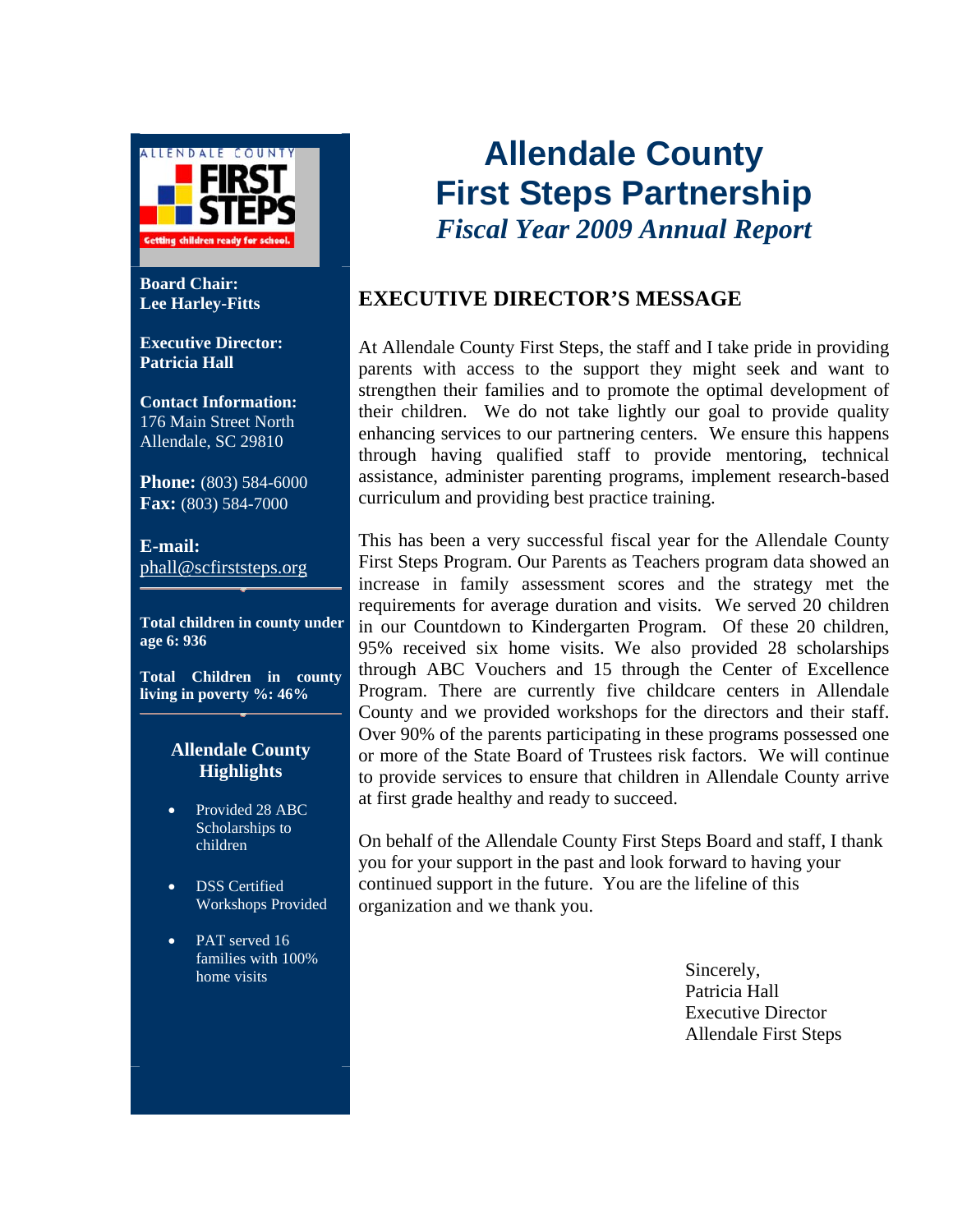### **First Steps to School Readiness Strategy Areas**

*The First Steps initiative approaches children's school readiness needs in five ways:* 

**Family Strengthening:** A parent is a child's first and best teacher. First Steps works to help parents become the best parents they can be. First Steps also helps parents further their own education.

**Healthy Start:** Children's development and ability to learn are profoundly impacted by their health in the earliest years. First Steps works to help families understand children's health needs through education and screenings while also working to help them access needed health services.

**Quality Child Care:** Quality child care provides immediate and long-term learning benefits for children. First Steps works to expand the availability of quality child-care to families and to enhance the level of quality in existing child-care environments.

**Early Education:** Research shows that children who participate in high-quality preschool classes are more likely to start school ready to learn, as well as be more successful later in life. First Steps works to expand high-quality 3-year-old and 4-yearold kindergarten opportunities in public and private settings.

**School Transition:** The transition into kindergarten is a critical time that sets the tone for children's perspectives about the school years, as well their parents' perspectives. Making a strong initial connection between school and home -- and supporting both parents and students during this transition time -- has been shown to impact students' later school success and parents' later involvement during the school years.

# **2008-09 County Partnership Programs by Strategy**

#### **FAMILY STRENGTHENING.**

#### **Parents as Teachers (PAT)**

**Program description:** The parent educator conducts home visits to families with children 0-5 years of age using the Parents as Teachers model to ensure that these children enter school ready to succeed. The parent educator makes two home visits per month, host a monthly group meeting, and use Keys to Interactive Parenting Scale (KIPS) and Adult-Child Interactive Reading Inventory (ACIRI) to assess twice a year.

#### **Program results:**

- Served 16 families and 18 children
- 341 home visits were conducted
- 100% of families served possessed one or more of the State Board of Trustees risk factors
- 8 families were assessed (pre and post) ACIRI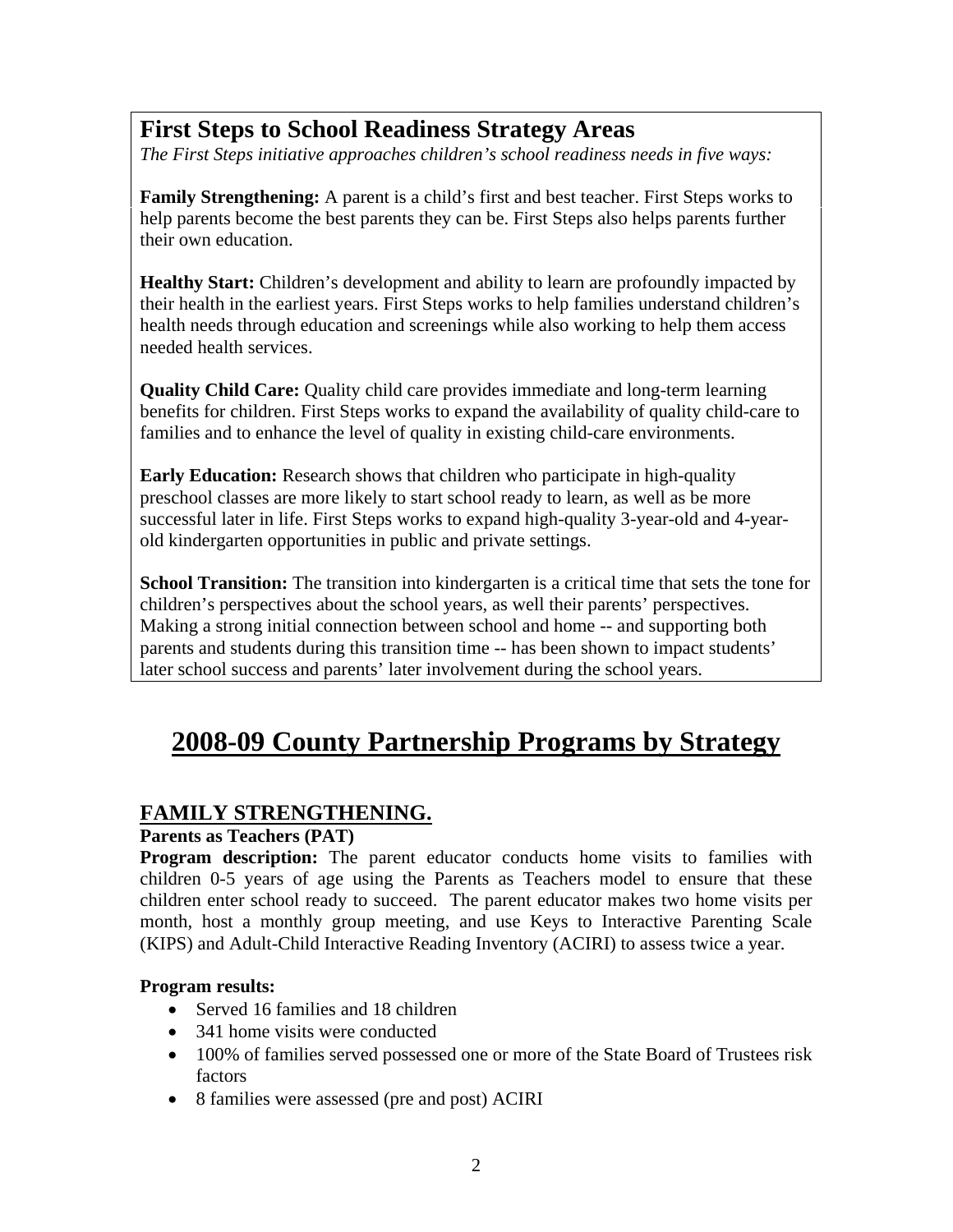Adult average score increased 0.64% and the child average score increased 0.46%

- 16 families were assessed (pre and post) KIPS, scores increased 0.45%
- 425 books were given to families during home visits and at community events

#### **QUALITY CHILD CARE.**

**Program description:** A certified technical assistant works with our partnering centers to provide quality enhancement using best curriculum practices. Activities are designed to assist childcare providers in attaining a higher level of care (registered to licensed, enhanced, or national accreditation).

#### **Program results:**

- Provided 28 ABC scholarships for children to attend quality enhanced centers
- 92% of parents possessed one or more of the State Board of Trustees risk factors
- Services were provided by a state certified trainer

#### **Training & Professional Development**

**Program description:** Staff training and professional development is provided by a certified technical assistant to enhance the childcare provider's knowledge of early childhood education.

#### **Program results:**

- 22 childcare providers were served to meet DSS training requirements
- 100% of the participants stated that the training was needed and they were able to apply learned strategies and skills in their classrooms.

#### **CENTERS OF EXCELLENCE**

**Program description:** Entering its second year of implementation in partnership with Allendale County Schools Little New Steps Childcare Center, this comprehensive program targets children and families through providing needs-based scholarships, nurturing care and research-based instruction, developmental screenings and appropriate child assessment, parent education and involvement, health supports for the center, quality enhancement (facility and curriculum materials), on-site mentoring and technical assistance, and incentives to staff and personnel.

#### **Program results:**

- Served 14 families and 15 children
- 307 home visits were conducted
- 100% of families served possessed one or more of the State Board of Trustees risk factors
- 5 families were assessed (pre and post) ACIRI Adult average score increased 0.03% and the child average score increased 0.11%
- 14 families were assessed (pre and post) KIPS, scores increased 0.27%
- 350 books were given to families during home visits and at community events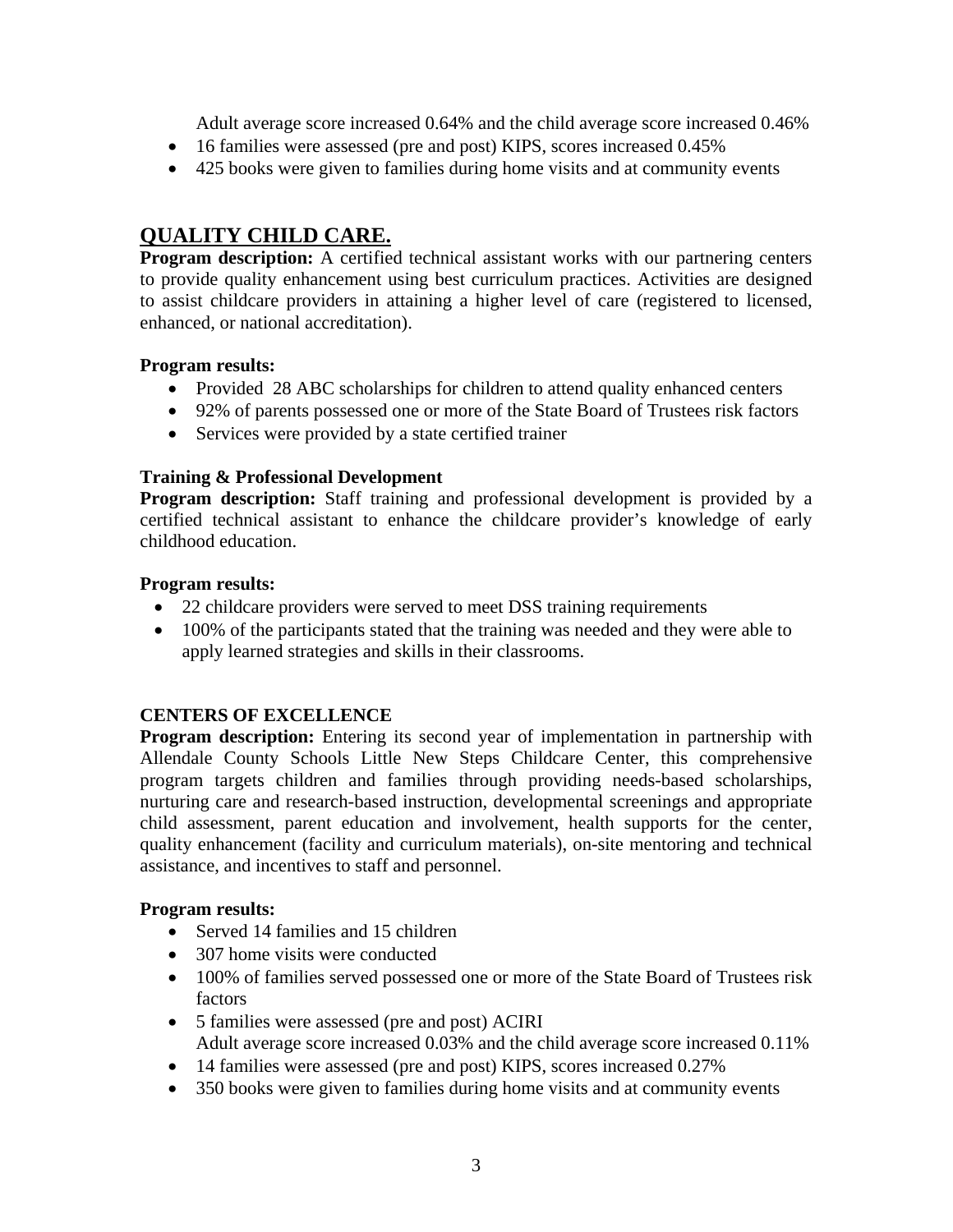#### **EARLY EDUCATION**

#### **S.C. Child Development Education Pilot Program (CDEPP)**

**Program description:** CDEPP offers state-paid tuition of 4-year-old kindergarten classes to eligible students living in the 37 trial and plaintiff school districts involved in the school funding equity lawsuit, *Abbeville et al. vs. South Carolina*. First Steps oversees CDEPP 4K classes offered in non-public school environments. To qualify for state-paid tuition, a student's family must qualify for TANF or free/reduced-price lunch, be 4 years old by Sept. 1, 2007, and live in an eligible school district.

#### **Program results:**

- 6 students served
- One provider offered CDEPP 4K classes

#### **SCHOOL TRANSITION.**

#### **Countdown to Kindergarten**

**Program description:** Countdown to Kindergarten is a school transition strategy designed to successfully bridge at-risk students into the K-12 school environment. There are three components; 1) public awareness – use of media to inform parents/community; 2) kindergarten home visitation and 3) countdown celebration at the end of the program.

#### **Program results:**

- 20 children served
- 19 children received 6 home visits
- 8 children assigned to home visitor as their Kindergarten teacher for the school term
	- $\triangleright$  Nineteen families participated in visiting their home visitor's classroom, receiving school supplies, and attending an ice cream social celebration at the culmination of the program.

| <b>Expenditures By Funding Source</b> |           |  |
|---------------------------------------|-----------|--|
| State Appropriation (Fund 10)         | \$110,233 |  |
| E.I.A. Appropriation (Fund 55)        | \$55,966  |  |
| Lottery Appropriation (Fund 35)       | \$        |  |
| C.D.E.P.P. Appropriation (Fund 60)    | \$29,982  |  |
| C.O.E. Appropriation (Fund 65)        | \$136,461 |  |
| N.F.P. Appropriation (Fund 70)        | \$        |  |
| State Private (Fund 15)               | \$        |  |
| Local Private (Fund 20)               | \$4,685   |  |
| Federal (Fund 30)                     | \$12,244  |  |
| In-Kind $(Fund 25)$                   | \$28,200  |  |
| `AL:                                  | \$377,771 |  |

## **FINANCIAL SUMMARY**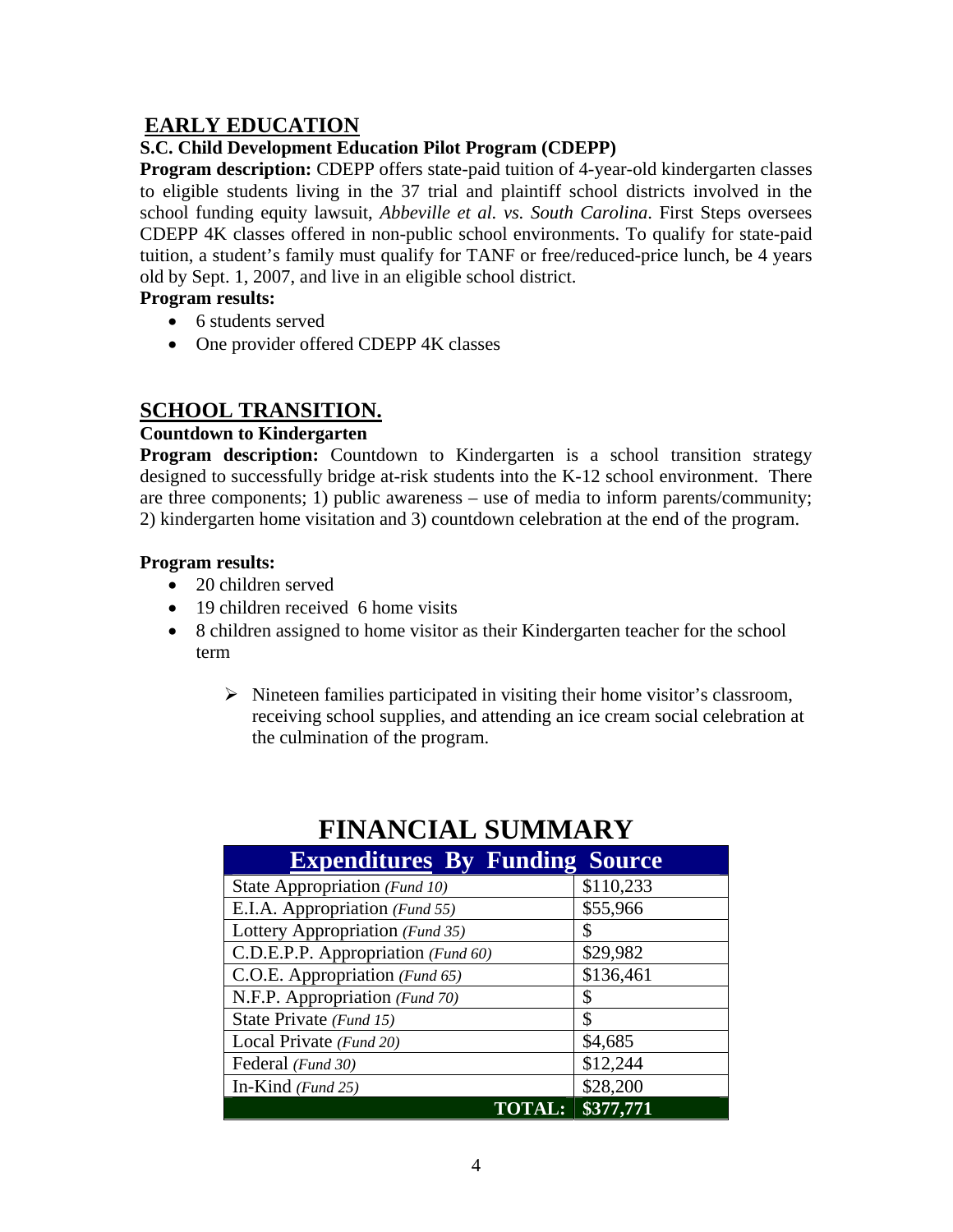| <b>Expenditures By Program / Strategy Name</b> |           |  |
|------------------------------------------------|-----------|--|
| Parents as Teachers                            | \$88,642  |  |
| Full Day 4K                                    | \$29,191  |  |
| Countdown to Kindergarten                      | \$8,896   |  |
| <b>Childcare Quality Enhancement</b>           | \$49,329  |  |
| Childcare Training & Professional Development  | \$18,477  |  |
| Scholarships Initiatives                       | \$131,793 |  |
| <b>Public Health-Based Services</b>            | \$3,500   |  |
| <b>Indirect Programmatic Functions</b>         | \$20,044  |  |
| <b>Administrative Functions</b>                | \$27,899  |  |
| <b>TOTAL:</b>                                  | \$377,771 |  |

#### **CLARIFICATION(s)**

3.

#### **NOTABLE DONORS**

| <b>DONOR'S NAME</b>                     | <b>AMOUNT</b> |
|-----------------------------------------|---------------|
| <b>Allendale County School District</b> | \$3,070       |
| <b>Coastal Community Foundation</b>     | \$2,000       |
| United Way of Allendale                 | \$1,000       |
| Camille Narin                           | \$200         |
| Ann Crocker-Carmichael                  | \$100         |
| Faith & Deliverance                     | \$100         |
| <b>Mark Lott</b>                        | \$20          |
| <b>TOTAL:</b>                           | \$6.490       |

*Local Match Percentage for FY 2009: 27.15% (at least 15% Legislative requirement)*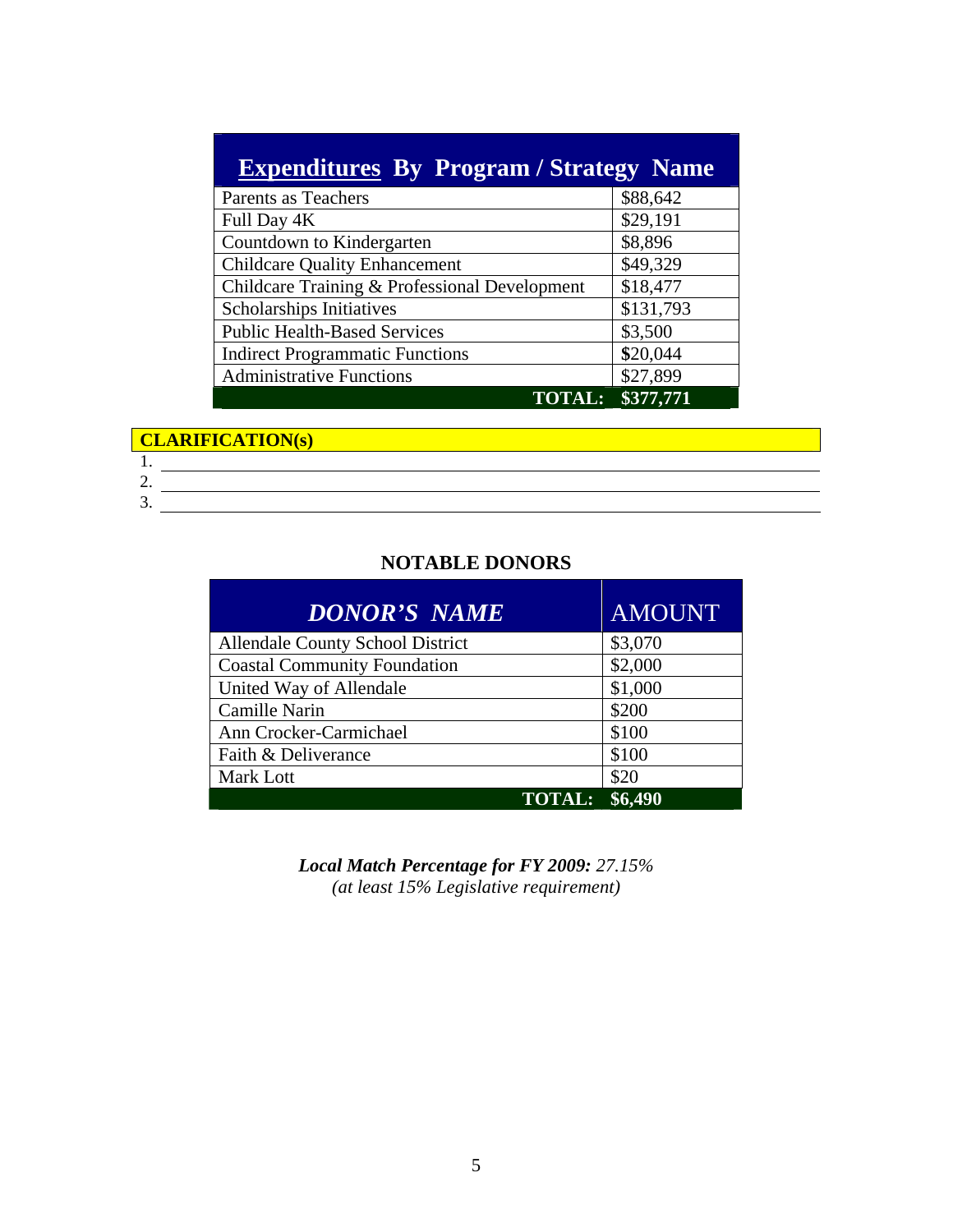# **COUNTY PARTNERSHIP BOARD OF TRUSTEES**

Mrs. Lee Harley-Fitts, Chair – Legislative Appointee Rev. James Brewton, Faith Community Mr. Willard Branch, Parent of Pre-School Child Mr. Tom Carter, Legislative Appointee Mrs. Estella Cohen, Non-Profit Organization Mr. DeWayne Ennis, Parent of Pre-School Child Ms. Verona Grant, Kindergarten-Pre-School Educator Mrs. Ruby Gray, Early Childhood Education Mrs. Vernie Harney, Family Education, Training, and Support Provider Mrs. Lainey Reed, Allendale County Library Mrs. Donella Robinson, Department of Social Services Mrs. Catherine L. Russell, Family Education, Training and Support Provider Ms. Yvonda Speights, Allendale County Head Start Ms. Willa Jennings, School District Representative Mrs. Gwen Walker, Transportation Mrs. Denise Cone, DHEC Mr. Mark Lott, Business

# **COUNTY DATA SNAPSHOT**

In FY09, First Steps County Partnerships statewide made it a priority to become increasingly data-driven. County Partnerships successfully began using powerful new components of the First Steps data system, and County Partnerships also utilized data in new ways to drive their FY09 program plans. In addition to enhanced program data tracking, County Partnerships are also focusing on the best available data about children and families to best understand their communities' needs. At the end of FY08 and the beginning of FY09, County Partnerships began an extensive analysis of this data, including data about the risk factors known to impact children's potential school success, such as low birth weight, teen mothers, and families living in poverty. A county-level risk data report is included in the subsequent pages of this report.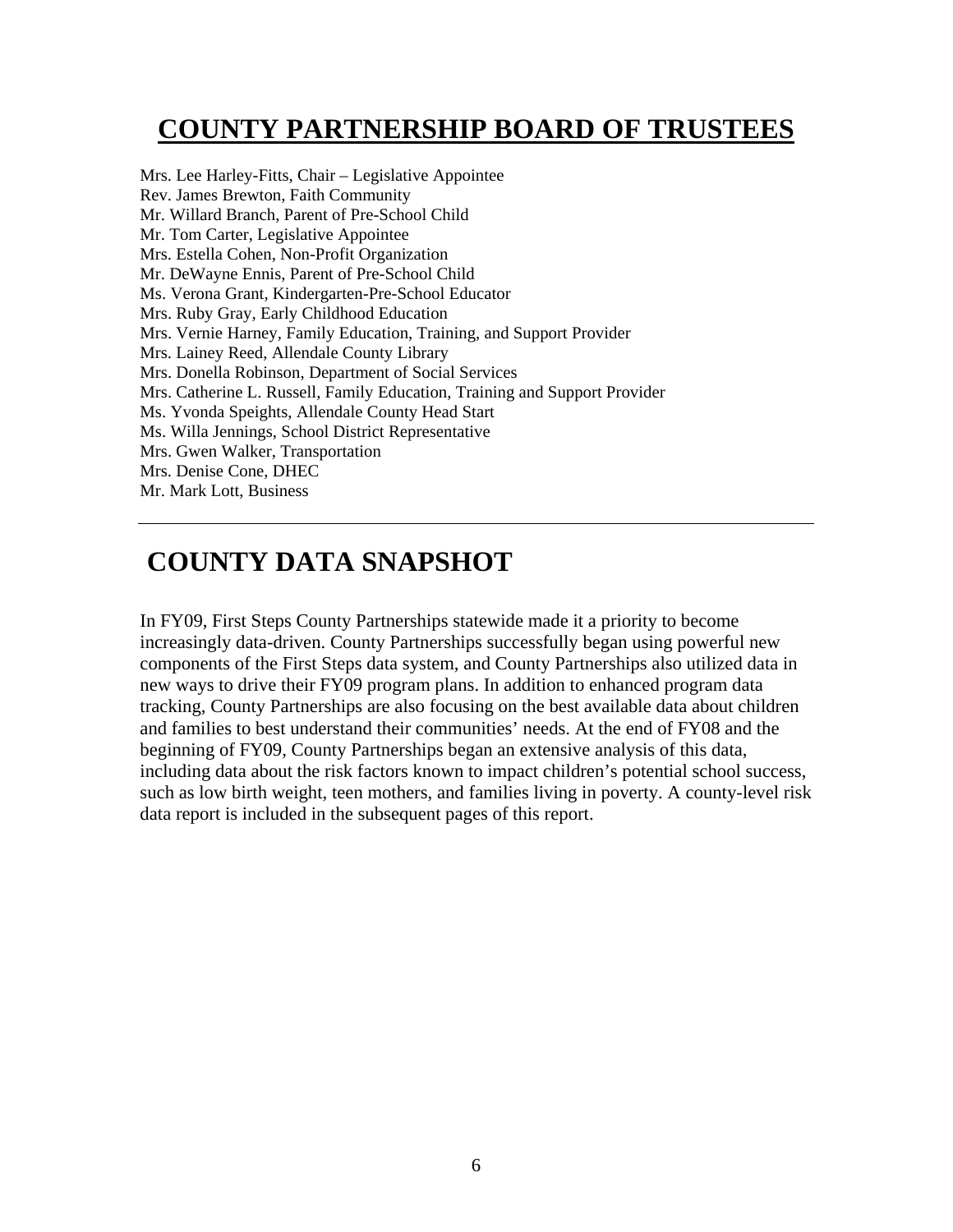#### *Success Stories:*

*Hello,* 

*My Name is Lor'Teshia and in 2007 I became a teen parent. I didn't have much help because my grandmother whom I lived with was sick. Like most teen mothers, I would have to with draw from high school immediately if I didn't get any help. Thanks to Allendale County First Steps, I am able to continue my education. I will be graduating in May 2010. I have been awarded childcare scholarships for the past two years which allows my child to attend a childcare center (Little New Steps) where his educational needs are met. Since he is in a safe and clean environment, I don't have to worry about him; which allows me to focus on my classes during the day. I just want to say, Thanks for all of your support and effort put forth to assist me with resolving my childcare problem and turning my life around.* 

*Lor'Teshia* 

*Allendale County First Steps is an asset to our program. It provides what is needed for families to be successful. Allendale County First Steps assist in decreasing the illiteracy and poverty levels of the families. They provide services to families with multiple needs who would fall through the cracks. Because of First Steps, these families are able to continue their education and/or employment. Without Allendale County First Steps, our families would not be successful and productive citizens in our county.* 

*Edna Youmans Little New Steps Director* 

*My name is Shunte and I am a single mother of three. I am employed and attend classes three days a week. Because my schedule is full, my time with my children is limited. Thanks to Allendale County First Steps scholarship and parenting program, I am able to get the extra help I need. My children attend a quality enhanced childcare center that partners with First Steps; which means, they are well trained and ready to teach my children. A parent educator comes out to my home and visits me at least three times a month providing me with information and sharing skills I need to help prepare my children for school. I know my children will be ready to enter school ready to learn and I will be a better parent using what has been instilled in me from the parent educator. Again, Thanks Allendale County First Steps Partnership, Board, staff, and everyone that supports this organization.*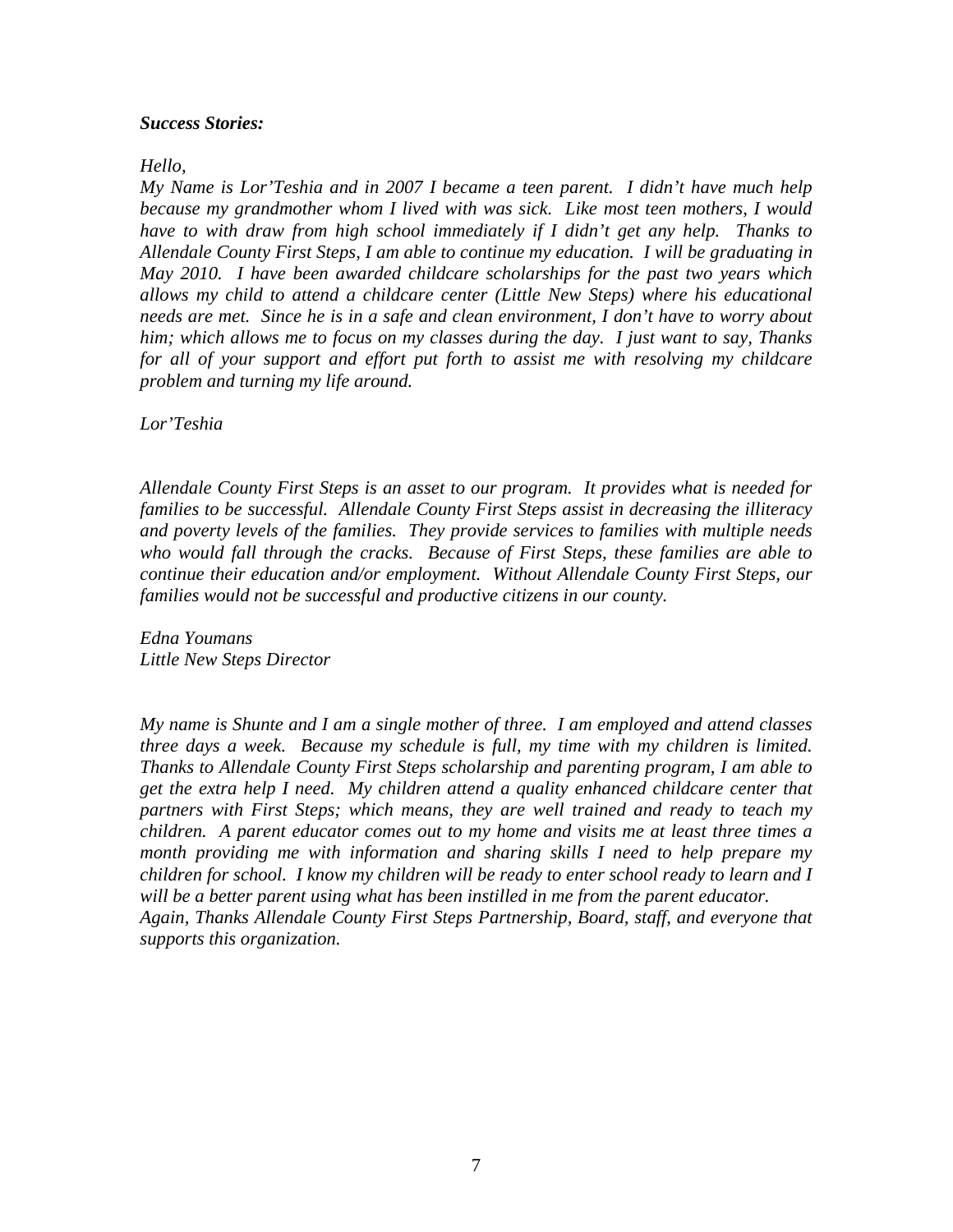The SC General Assembly created in 1999 the South Carolina First Steps to School Readiness Initiative as a "comprehensive, results-oriented initiative for improving early childhood development by providing, through county partnerships, public and private funds and support for high quality early childhood development and education services for children by providing support for their families' efforts toward enabling their children to reach school ready to learn"...here's what happened next:

| <b>First Steps Strategy Areas</b> | <b>Notable Moments</b>                                            |
|-----------------------------------|-------------------------------------------------------------------|
| <b>Family Strengthening</b>       | <b>Allendale County School</b><br>$\bullet$                       |
|                                   | District provided 1.5 Parent                                      |
|                                   | <b>Educators FY04</b>                                             |
| <b>Healthy Start</b>              | March of Dimes Grant to<br>$\bullet$                              |
|                                   | decrease low birth weight                                         |
|                                   | babies FY04 - FY06                                                |
| <b>Quality Child Care</b>         | Little New Steps Childcare<br>$\bullet$                           |
|                                   | <b>Center received NAEYC</b><br>certification FY06                |
|                                   | Little New Steps became one                                       |
|                                   | of the Regional Model                                             |
|                                   | <b>Childcare sites FY05</b>                                       |
|                                   | 19 childcare staff trained in                                     |
|                                   | <b>Creative Curriculum FY08</b>                                   |
|                                   | Center of Excellence (COE)                                        |
|                                   | <b>Childcare Pilot Program FY07-</b>                              |
|                                   | <b>FY09</b>                                                       |
|                                   | Provided childcare scholarships                                   |
|                                   | since inception                                                   |
| <b>Early Education</b>            | <b>Allendale County School</b><br>$\bullet$                       |
|                                   | <b>District/First Steps Partnership</b>                           |
|                                   | provided a Lending Library for<br>school district and First Steps |
|                                   | parents, teachers and                                             |
|                                   | childcare providers FY03                                          |
|                                   | <b>CDEPP (Kids R Us Childcare</b><br>$\bullet$                    |
|                                   | Center) FY07                                                      |
| <b>School Transition Areas</b>    | Countdown to Kindergarten<br>$\bullet$                            |
|                                   | <b>FY05</b>                                                       |
| <b>Non-Standard Strategy</b>      | <b>Dolly Parton's Imagination</b><br>$\bullet$                    |
|                                   | Library FY03                                                      |
|                                   | Motheread/Fatheread FY03                                          |

Other notable moments: Award for Support of the

Allendale County School District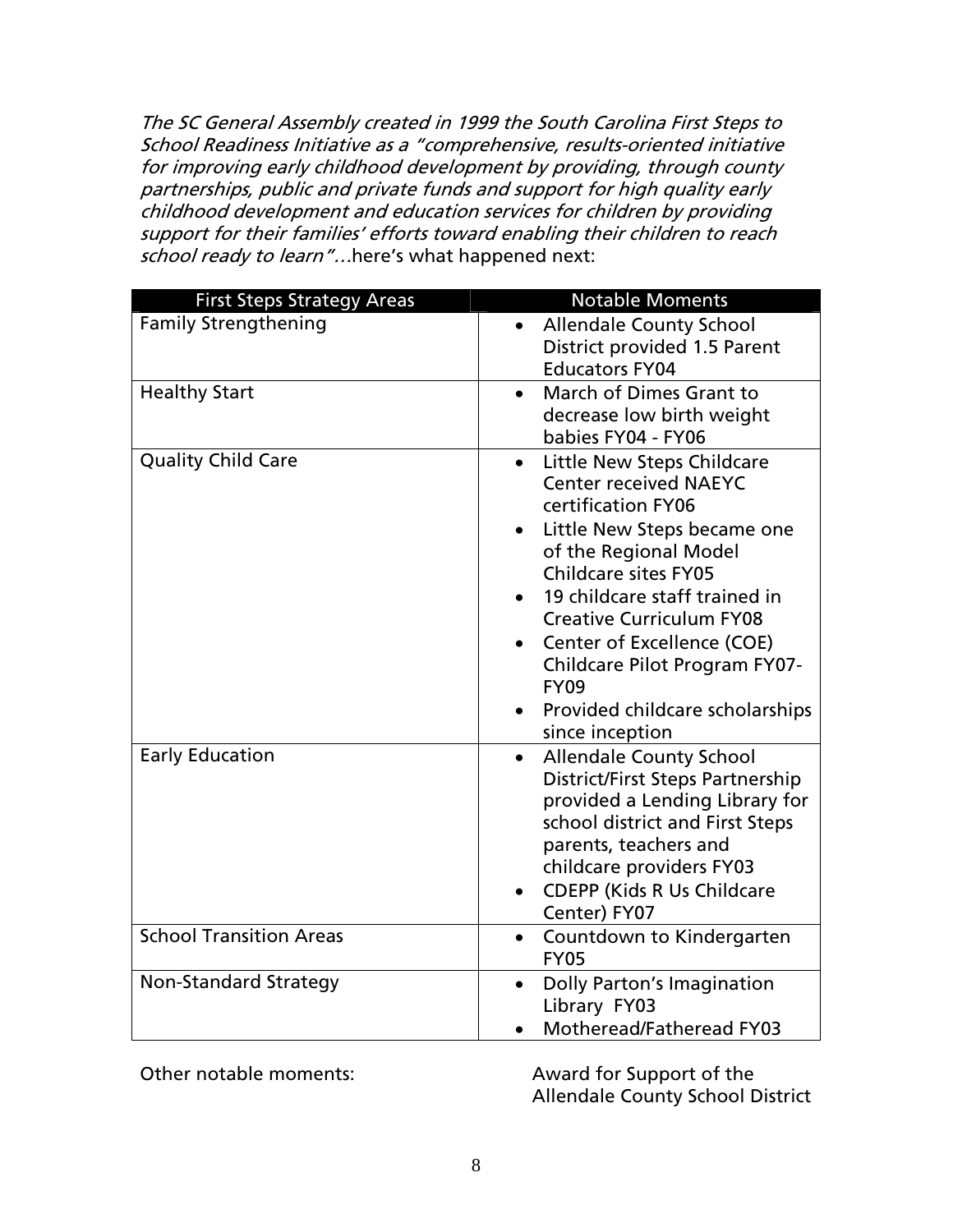and its Early Childhood Initiatives FY01

Best Community Engagement Effort Award FY04

Special Service to the Community Award FY04

Hickory Street Park Project Collaboration Partnership with community agencies FY01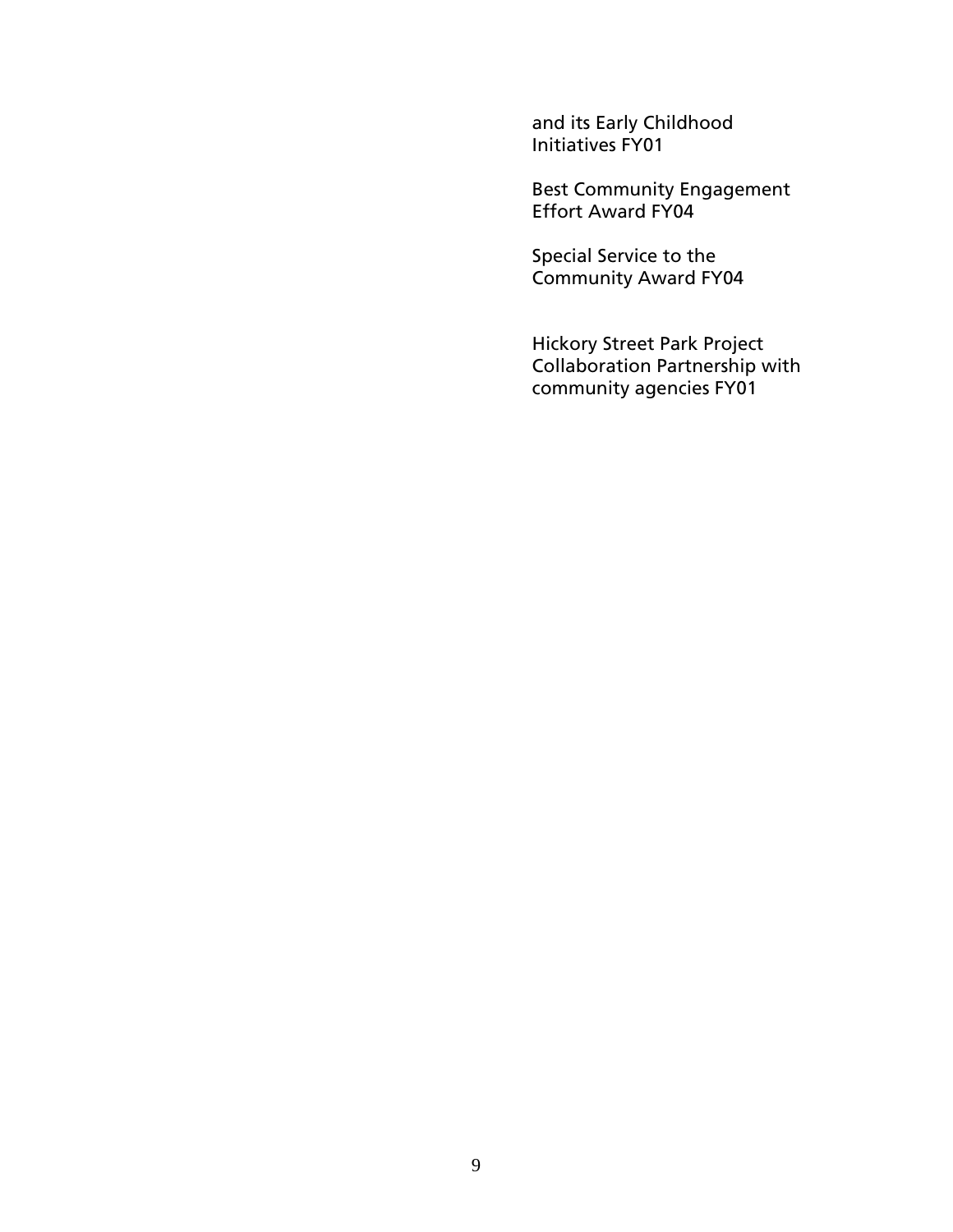

# **2008 School Readiness Risk Profile Allendale County PERSONAL CHILDREN CHILDREN CHILDREN CHILDREN CHILDREN CHILDREN CHILDREN CHILDREN CHILDREN CHILDREN CHILDREN CHI<br>EXPERIMENT CHILDREN CHILDREN CHILDREN CHILDREN CHILDREN CHILDREN CHILDREN CHILDREN CHILDREN CHILDREN CHILDREN**

# **CHILD POVERTY (Children in Families Receiving TANF Benefits)**

**Statewide Average (2007): 8.4% Allendale County (2007): 9.2%** 

**Fast Fact: Roughly 1 in 10 Allendale County children has an annual family income equivalent to \$10,325 (or less) for a family of four. A recent statewide analysis suggests that 45% of these children will be retained or score at the "below basic" level (PACT) by third grade.** 

- **Children in deep poverty often face a wide variety of school readiness obstacles, ranging from inadequate prenatal care and nutrition to low maternal education.**
- **86 of Allendale County's 936 children under age 6 received federal Temporary Assistance for Needy Families (TANF) benefits during 2007, indicating a family income at or below 50% of the federal poverty definition.**



# **CHILDREN AT LOW BIRTH WEIGHT (Less Than 5.5 lbs.)**<br>Statewide Average (2005): 10.2% Allendale County (2005): 13.6%

**Statewide Average (2005): 10.2%** 

**Fast Fact: Just over 1 in 10 Allendale County children is born at a weight less than 5.5 lbs. A recent statewide analysis suggests that at least one-third of these children (36%-52% depending on weight category) will be retained or score at the "below basic" level (PACT) by third grade.** 

- **Babies born at low weights are often prone to developmental delays associated with early academic failure.**
- **Many have received inadequate prenatal care and suffer from significant health complications.**
- **20 of the 147 children born in Allendale County during 2005 weighed less than 5.5 lbs.**